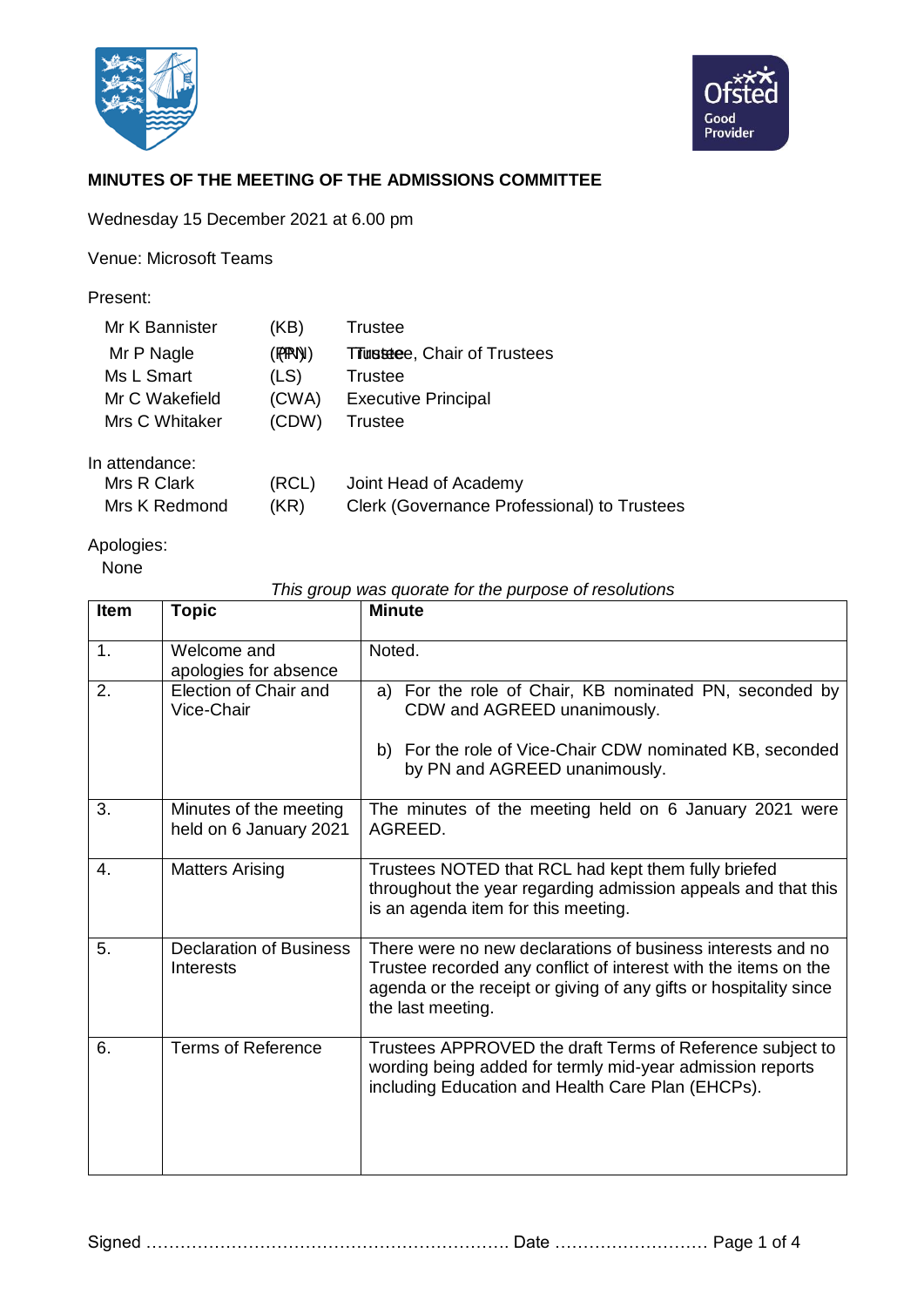| 7. | <b>Appeals Hearing</b>                        | Trustees NOTED the circulated report and in particular:                                                                                                                                                                                                                                                                                                              |
|----|-----------------------------------------------|----------------------------------------------------------------------------------------------------------------------------------------------------------------------------------------------------------------------------------------------------------------------------------------------------------------------------------------------------------------------|
|    | Outcomes 2020 to date                         |                                                                                                                                                                                                                                                                                                                                                                      |
|    |                                               | there had been a further appeal hearing today for two<br>Year 8 applications bringing the total to 59 to date                                                                                                                                                                                                                                                        |
|    |                                               | the appeal success rate at Year 7 is 25%                                                                                                                                                                                                                                                                                                                             |
|    |                                               | the cost of appeals to date is £9,735 which the academy<br>$\bullet$                                                                                                                                                                                                                                                                                                 |
|    |                                               | incurs whether successful or not at appeal; this does not<br>include RCL's cover costs                                                                                                                                                                                                                                                                               |
|    |                                               | the academy has been inundated with appeals since its<br>popularity increased                                                                                                                                                                                                                                                                                        |
|    |                                               | the number of SEND applications has increased as                                                                                                                                                                                                                                                                                                                     |
|    |                                               | public perception is that the academy excels in this area                                                                                                                                                                                                                                                                                                            |
|    |                                               | the academy has been allocated three additional appeal<br>dates for Year 6 into 7 for the summer; there were five<br>last year and RCL is expecting more to follow for 2022.                                                                                                                                                                                         |
|    |                                               |                                                                                                                                                                                                                                                                                                                                                                      |
|    |                                               | PN questioned whether there were any particular themes for<br>those being successful on appeal.                                                                                                                                                                                                                                                                      |
|    |                                               | RCL advised that the appeal panel is generally different on<br>each occasion and therefore decisions depend on the panel's                                                                                                                                                                                                                                           |
|    |                                               | judgement on the day.                                                                                                                                                                                                                                                                                                                                                |
|    |                                               | CDW questioned whether the academy would receive a<br>refund if an appeal was unsuccessful.                                                                                                                                                                                                                                                                          |
|    |                                               |                                                                                                                                                                                                                                                                                                                                                                      |
|    |                                               | RCL confirmed that the academy would not receive a refund<br>but is continuing to object to this with the local authority. RCL<br>has refused to pay the fee if the hearing is cancelled the day<br>before it is scheduled.                                                                                                                                          |
|    |                                               | KB questioned if the 12 successful appeals were in<br>catchment.                                                                                                                                                                                                                                                                                                     |
|    |                                               | RCL confirmed that all of the successful appeals were and the<br>most successful ones tend to be in catchment. There have<br>been a number of appeals from the Hatfield Peverel area with<br>siblings in the school but that area is now classed as out of<br>catchment by the local authority due to the increased number<br>of applicants living closer to Maldon. |
|    |                                               | Trustees thanked RCL for the professional manner in which<br>she had managed the appeals process whilst recognising that<br>they took an enormous amount of preparation and time.                                                                                                                                                                                    |
| 8. | To receive a report on                        | Trustees NOTED the detailed report circulated by RCL.                                                                                                                                                                                                                                                                                                                |
|    | the applications                              |                                                                                                                                                                                                                                                                                                                                                                      |
|    | process for September<br>2022 and to consider | RCL confirmed that the academy's published admission<br>criteria was used to determine rankings and outlined the                                                                                                                                                                                                                                                     |
|    | any specific queries                          | admissions criteria. The total number of applications for                                                                                                                                                                                                                                                                                                            |
|    |                                               | admission in September 2022 was 585.                                                                                                                                                                                                                                                                                                                                 |
|    |                                               |                                                                                                                                                                                                                                                                                                                                                                      |

Signed ………………………………………………………. Date ……………………… Page 2 of 4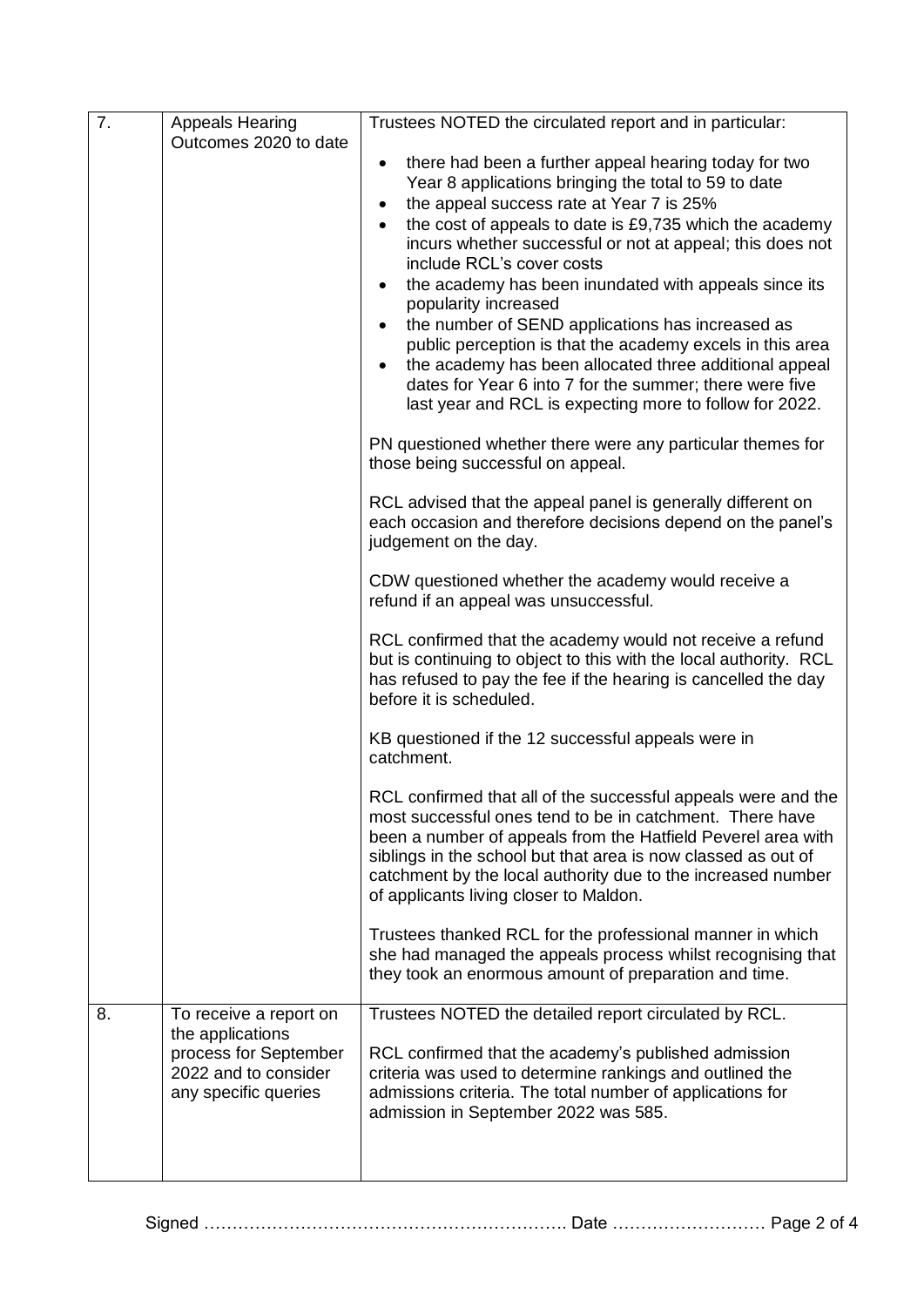|     |                                                                                                                    | Trustees AGREED that the Published Admission Number<br>(PAN) for September 2022 is 295 as the academy is at<br>capacity. Education and Health Care Plans (EHCP) and<br>appeal applications may increase this number. The local<br>authority will be informed of this decision.       |
|-----|--------------------------------------------------------------------------------------------------------------------|--------------------------------------------------------------------------------------------------------------------------------------------------------------------------------------------------------------------------------------------------------------------------------------|
|     |                                                                                                                    | KB questioned the lack of wording regarding a guarantee of a<br>place.                                                                                                                                                                                                               |
|     |                                                                                                                    | RCL advised that the academy cannot guarantee any place<br>until the admission's criteria is applied. Preferences are<br>requested by parents and carers; out of catchment with<br>siblings are unlikely to receive a place under criteria 5 and<br>those are most likely to appeal. |
|     |                                                                                                                    | Trustees NOTED the National Offer Day Allocation 2021<br>regarding the number of applicants who received a place at<br>the academy and that the allocation was slightly under PAN at<br>289 but in addition to that there were 13 EHCPs.                                             |
|     |                                                                                                                    | Trustees considered each of the ranking queries in turn and<br>AGREED the correct criteria for each one as the rationale<br>was outlined which was recorded on the summary document<br>by the Clerk.                                                                                 |
|     |                                                                                                                    | Trustees thanked RCL for her clear and concise report.                                                                                                                                                                                                                               |
| 9.  | To approve the ranking<br>process by the school                                                                    | Trustees AGREED that the ranking process had been<br>conducted according to protocol and in accordance with the<br>published Admissions Policy. It was NOTED that this takes<br>applications to those within category 4.                                                             |
| 10. | To approve the<br>applications for<br>admission to be offered                                                      | The Local Authority, as admissions co-ordinator, will offer<br>places initially up to and including applicant 295 on the<br>verified list.                                                                                                                                           |
| 11. | To approve the<br>Admission Policies and<br>Admission (College)<br>Policies for<br>2022-23, 2023-24 and<br>2024-25 | The Admission Policies and Admission (College) Policies for<br>2022-23 and 2023-24 were APPROVED noting there had<br>been an amendment to the appeal section to clarify that<br>appeals had to go through the local authority with clear<br>procedures.                              |
| 12. | To approve the<br>Admission Policy and<br>Admission (College)<br>Policy for<br>2024-25                             | The Admission and Admission (College) Policies for 2024-25<br>were APPROVED unanimously.                                                                                                                                                                                             |
| 13. | <b>Any Other Business</b>                                                                                          | Year 7 EHCP and Individual Pupil Resource Agreement<br>(IPRA) applications                                                                                                                                                                                                           |
|     |                                                                                                                    | Trustees NOTED the information within the circulated report<br>and that the predicted total for 2022/23 was 14 with ten<br>EHCPs and four IPRAs. The exact number will not be<br>confirmed until September 2022.                                                                     |